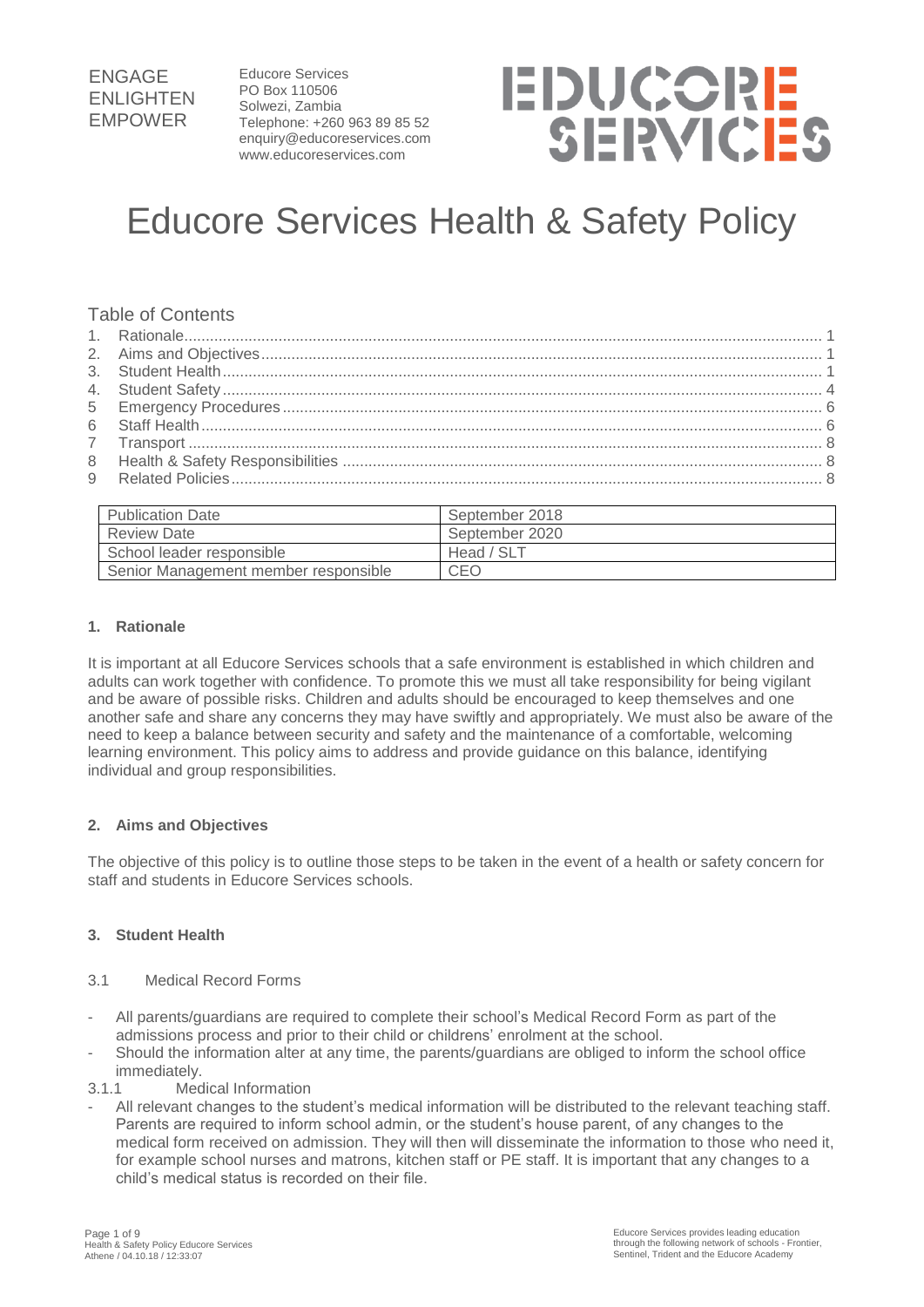

#### 3.2 Accident Procedures

- All accidents and serious illnesses must be reported to the school nurse/matron, or school admin in the absence of a school nurse. Accident forms are to be kept on the students file and recorded on ISAMS. They should be completed as soon after the incident as possible and returned to the school nurse or admin. The school nurse or admin will immediately report serious accidents to the Head or leading staff member and the houseparent, who will inform the child's parent/guardian as soon as possible after the event.
- Visits to the nurse and treatment given will be recorded in the student's account on ISAMS.
- Medication will be administered by the school only if a parent/guardian has consented to its use on the child's medical record form.
- 3.2.1 Accident Reports
- Accident reports should be completed for more serious accidents. 'Serious' accidents are difficult to define absolutely but some examples involving students might be:
	- any injury where a blow to the head causes noticeable bruising, not always visible at first
	- any injury resulting in the child not being able to use a limb freely.
	- any injury involving school equipment including its malfunction and misuse.
	- Accidents in laboratories.
- The school nurse will make the final decision as to whether or not it is necessary to complete an accident form.

#### 3.3 Medication

- In general, students from all year groups are not permitted to keep medicines in their possession or administer them to themselves.
- The only exceptions to this would be instances where children have been instructed to do so by their doctor as may occur with ventilators for asthma. It is important that this is instruction has been recorded on the student's medical form as consented to by the parent/guardian, and is removed when treatment has ended.
- In all other cases medicines should be left with the school nurse or admin and administered by them. Medicines will only be administered by the school if they have received a written request from the pupil's parents/guardians which clearly states beginning and end dates, the doses required and the times when it should be administered.

#### 3.4 Illness

- 3.4.1 Illness during the school day
- If a student becomes ill during the school day and is thought to be unfit for class, the school nurse or admin should be informed and the students' parents (or emergency contact) should be telephoned and asked to collect the child. The child will be placed in the school sick bay meanwhile.
- 3.4.2 Early Years sickness exclusion policy
- In order to protect the entire group of children in each school's Early Years departments, parents will be asked to assist by keeping sick children at home if they experience the following symptoms within the past 24hrs:
	- a fever
	- signs of a newly developing cold or uncontrollable coughing, to be kept at home for 24 hours after the cessation of these symptoms
	- diarrhoea, vomiting, or an upset stomach, to be kept at home for 48 hours after the cessation of these symptoms
	- unusual or unexplained loss of appetite, fatigue, irritability, or headache
	- any discharge or drainage from eyes, nose, ears or open sores
	- parental suspicion or medical confirmation of communicable childhood diseases such as chicken pox, measles, mumps, serious conjunctivitis etc., to be kept at home for the recommended amount of time depending on the illness (i.e. for five days or until all the spots have crusted over for chicken pox, four days after the rash appears for measles, and five days after the initial swelling for mumps).
- EY children who become ill during the day with any of these symptoms will need to be picked up and taken home.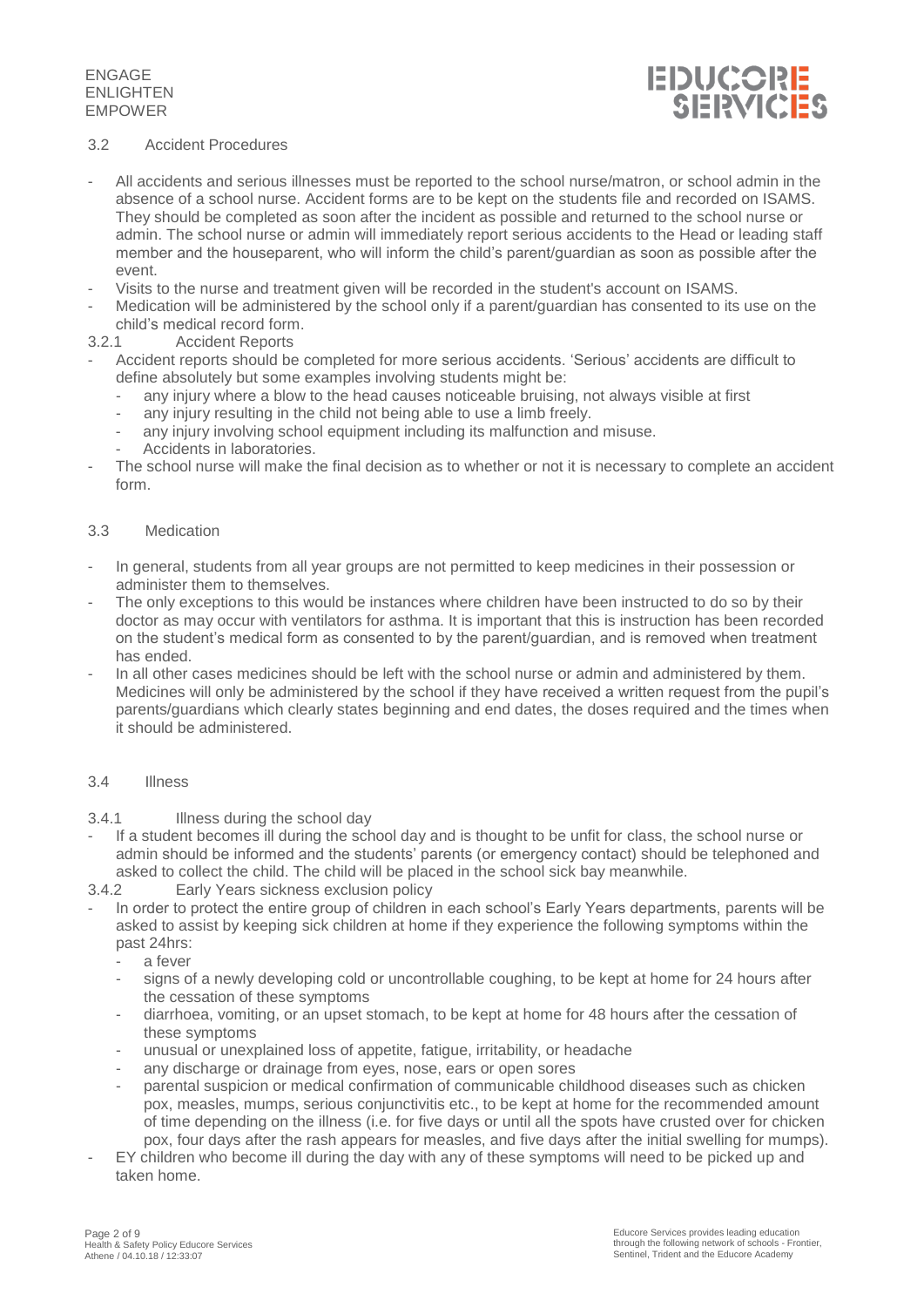

- Specific questions concerning whether a child is well enough to return school should be addressed to the relevant class teacher.
- It is the prime concern of Educore Services to limit the spread of communicable diseases amongst our students.
- Absence Notes
- A note explaining the absence is required from the parents/guardians of a student who has been away from school for more than one school day. In some cases the school office may authorise an absence after speaking to parents on the telephone.
- If a child is unfit for any P.E. or school activity, a note explaining the reason should be given to the appropriate teacher.

#### 3.5 Medical Examination

- Students are not required to have a medical examination prior to admission.
- If at any time the school nurse or another staff member is concerned about the health of any student, the Head and/or houseparent will be informed, who in turn will inform the parents/guardians.
- If the illness could adversely affect the health of other students and staff, the school will take appropriate action according to WHO guidelines on contagious diseases.

#### 3.6 Behavioural and Emotional Concerns

- Any student with a behavioural or emotional problem will be (initially) handled by the class teacher and teaching assistant in consultation with the school nurse and/or Principal.
- If, after consultation, a more complex problem is suspected, then the parents will be informed. Where possible the school will attempt to support and advise parents in next steps or if appropriate a mutually agreed behaviour or inclusion plan.
- A record will be made in the student's file and confidentiality observed.

#### 3.7 Head Lice

- If a head lice outbreak is supected, a teacher or another member of staff may request that head checks are done to nip it in the bud.
- If any student is found to have lice in their hair, they must be kept away from school until they are cleared of all lice and eggs.

#### 3.8 Eye Testing

- It is recommended that students in Year 1 undergo an eye test. Schools request that any abnormal results from these tests and any subsequent tests are communicated to them so they can be added to the student's file and accommodations made for their learning if necessary.
- If a student is suspected to have reduced visual acuity or other visual complaint, then parents will be advised to consult an opthamologist.

#### 3.9 Hearing Test

- If a teacher suspects a student may have a hearing problem, the parents will be informed and encouraged to refer students to an audiologist.
- Schools request that any abnormal results from these tests and any subsequent tests are communicated to them so they can be added to the student's file and accommodations made for their learning if necessary.

#### 3.10 Healthy Eating

- At all Educore Services schools, parents are encouraged and advised to pack a healthy snack and lunch for their children e.g. fruit, sandwiches etc.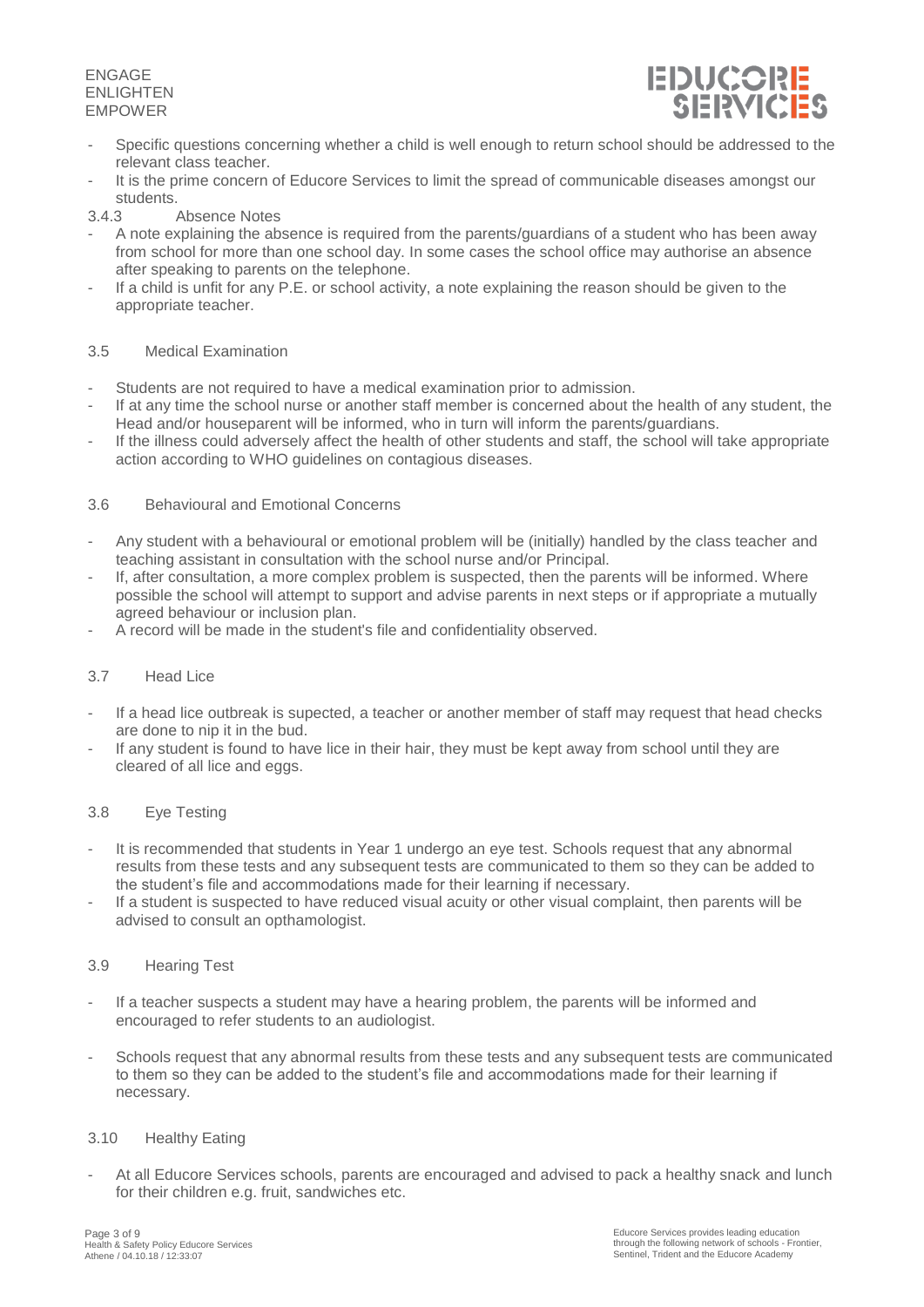

- All sugary food items e.g. sweets and chocolates are discouraged.
- No fizzy drinks are to be sent to school and in the event that this does happen the said item will be put back into the child's bag and water offered instead.
- Drinking water is available at each school and children are encouraged to keep their water bottles filled throughout the day. For health purposes, children are requested to use water bottles that they bring from home.

#### <span id="page-3-0"></span>**4. Student Safety**

#### 4.1 General Safety Checks

A safety check is carried out annually by the Ministry of Education (a copy is kept on file in each school office) in addition to the ongoing internal safety checks by the school management.

#### 4.2 Supervision

#### 4.2.1 Pastoral Care and Supervision

All teachers and staff members are expected to act in loco parentis, exercising the same degree of responsibility for the students in their care as would reasonably careful parents when looking after their own children.<br>4.2.2

- General Care and Supervision
- Particularly in younger year groups and at junior schools, children in our care should not be left unsupervised except in unavoidable emergencies. In that instance clear instructions should be given to the children on how they should behave until alternative supervision arrives.
- Break times are always supervised by teaching staff at all schools.
- End of school terms and days, and collection times, are always supervised by teaching and/or administrative staff.<br>4 2 3 Registers /
- Registers / Attendance
- Completed registers should be returned to school offices by 8 am each morning.
- Students who arrive late must go to their school office to be marked present before entering class.
- Students leaving school before the end of the day must sign out at the school office before leaving the premises.
- Staff leaving before the end of the academic day must inform their Head and school admin.
- Visitors to any Educore Services school must sign in at the school office. They will usually receive a
- visitors pass and should return it to the office upon exit.

#### 4.2.4 Break times

- Teachers must be familiar with the duty roster and be in place as quickly as possible. Teachers are expected to be mobile and patrol the whole duty area when they are on duty.
- Particularly in the younger years, when supervising children in the playground care should be taken to ensure that play activities are safe, controlled and considerate of others. Teachers should be alert to the possibility of activities and play which constitute bullying (even of the mildest sort), ensure that it is stopped and take measures to ensure that those concerned are aware why the activity should not continue.
- 4.2.5 End of Day / Collection Time
- All students must be collected on time by their parents / guardians
- It is very important that parents inform the relevant class teacher or school admin if their child is to be collected by persons unknown to the teaching staff. Children will not be released to unknown adults or older siblings without prior authorisation.
- In the interest of safety, school gates will be closed during the school day.<br>4.2.6 Movement
- **Movement**
- Classes/ large groups of children moving around the school should be supervised by their teacher, especially in the younger year groups. Junior school classes will normally be accompanied to specialist lessons by one of their teachers.
- At all times, safety, quiet, orderliness and consideration of others should be emphasised.
- At the end of the day and after extra-curricular activities teachers will be present at the pick up area and will accompany younger students there.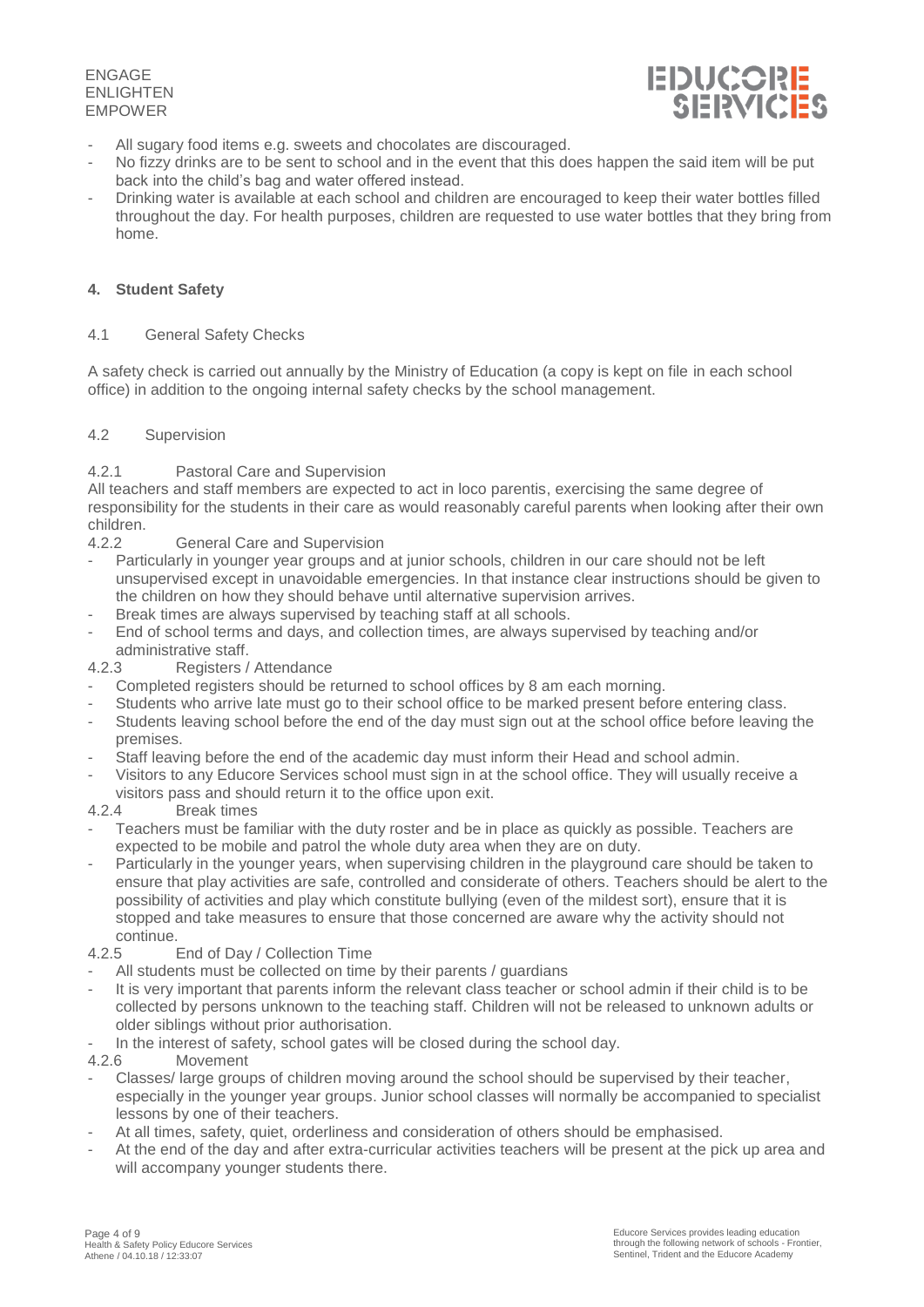

#### 4.2.7 Classrooms

- All infant classrooms are located on the ground floor.
- Children should be organised so that in general they are visible to the teacher at all times.
- In instances where children may be working outside the direct view of the teacher for a period of time he/she should remember to make visual checks at appropriate intervals. In all year groups, students using potentially dangerous tools should do so only under the close direct supervision of the teacher.
- Whatever the activity, noise levels should be so regulated that in the event of any untoward occurrence, the teacher should be aware of it at once.
- 4.2.8 Maintenance Book
- Health and Safety concerns noticed by staff at any Educore Services school should be recorded in the school's maintenance book, to be kept in the school's administration office. The book should is completed to indicate the nature of the problem, its location and the recommended action. The school's management is responsible for organising and following up necessary work.
- 4.2.9 Student Security
- Student security is paramount at all our schools. Our supervision should be such that students are never able to leave the premises undetected. Nor should they ever be allowed to leave the premises other than at the end of the school day to go home, unless there has been a note from parents and prior arrangements have been made.
- Staff should take all reasonable steps to check the identity and authority of any adults arriving during the school day to collect students, especially if their arrival is unannounced. If in any doubt the Head Teacher should be contacted before the student is allowed to leave with someone unknown to staff or without prior permission to do so.
- Every effort should be made to keep staff informed of any instances where there is a possible conflict over child custody.
- Strangers should not be allowed to wander around the school premises. If discovered, they should always be escorted to the school office immediately to verify their identity and reason for visiting.

#### 4.3 Bullying

- All forms of bullying are treated very seriously, and Educore Services has an inclusion policy which outlines our expectations on bullying. Appropriate action will be taken in accordance with our policy and individual school rules, and parents will be informed where necessary.

#### 4.4 Security of Property

- Theft may arise from the school community as well as from strangers. Students are discouraged from bringing very valuable items to school. It should be made clear to all students, staff and parents that valuables are the responsibility of the owner, whether student or staff member.
- Children should not be left unattended in a classroom.

#### 4.5 Jewellery

- The wearing of jewellery in school causes concern both in terms of the safety of the wearer, and the security of the item. Jewellery worn to school should be limited to watches, small earrings, medical bracelets and religious items.
- No item of sentimental or monetary value should be brought to school.
- All jewellery must be removed for P.E. in the interests of safety. Jewellery catching on equipment may cause injury to both the wearer and other pupils. Jewellery should be handed to the class teacher or lodged at the office for safekeeping before P.E. lessons. Junior and secondary school pupils should hand jewellery to the P.E. teacher. In exceptional cases, where jewellery cannot be removed e.g. religious circumstances or newly pierced ears, children should be asked to provide a note and plasters to cover the jewellery during P.E. lessons.

#### 4.6 Swimming Pool

- Any swimming pools Educore Services students have access to must only be used under staff supervision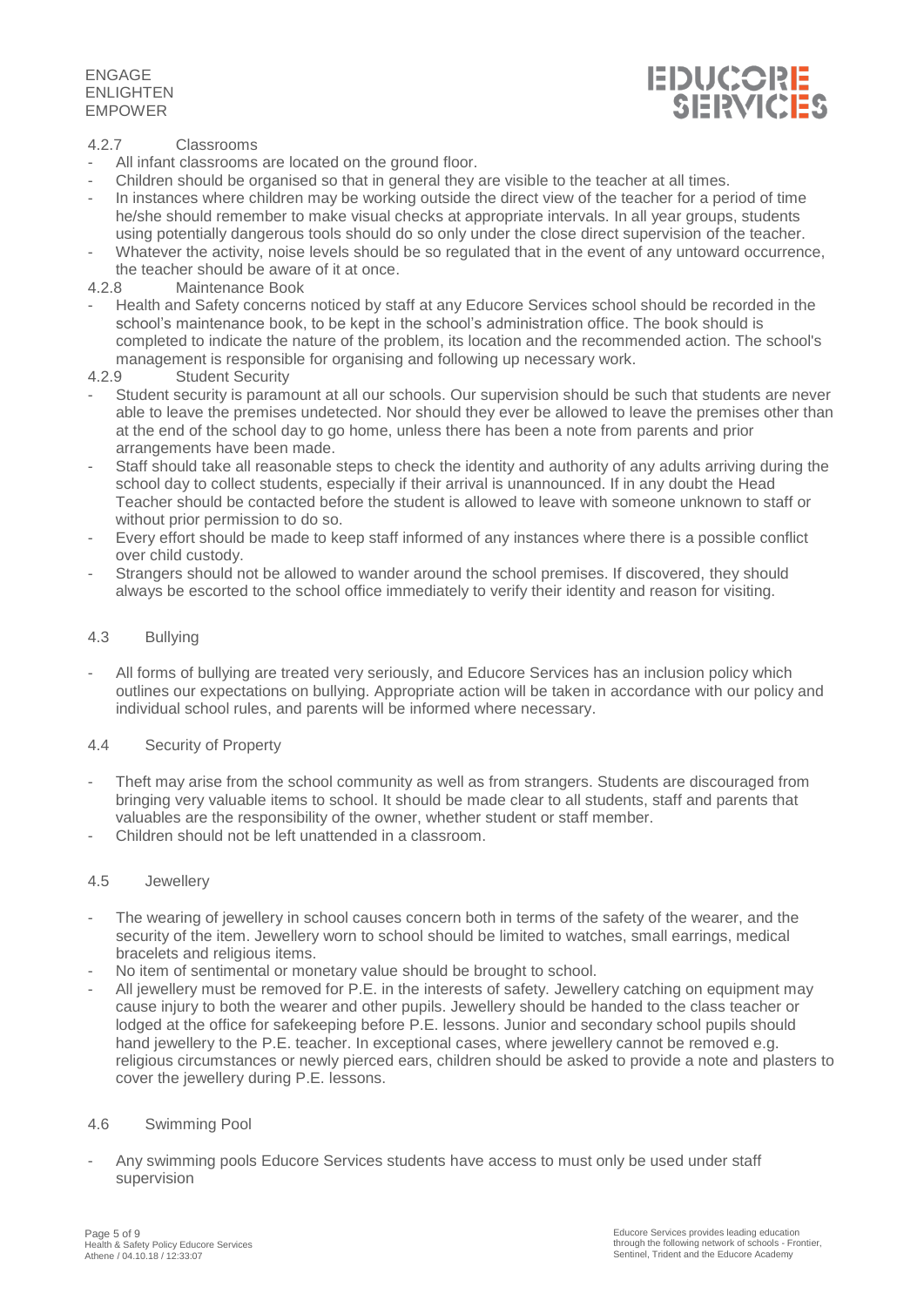

Staff members leading pool sessions should check the pool is securely locked once the session has ended, and pools should be locked at all times when they are not in use.

#### <span id="page-5-0"></span>**5 Emergency Procedures**

#### 5.1 Fire and Emergency Evacuation

- The procedure to follow in case of fire or other emergency is outlined in each school's fire evacuation plan.
- The fire & emergency evacuation drill should be prominently displayed in each room in the school. All staff and pupils should be familiar with their evacuation route and should have the opportunity to practice it regularly.
- Fire extinguishers are checked, and staff trained in their use.
- Evacuation drills should be held at least termly. For schools with boarding sites, it is important the students know how to evacuate at times they might be in their dorms sleeping as well as in classrooms or other areas during the day.
- Children should be aware of what they must do in the event of an evacuation being necessary.

#### 5.2 Fire or Emergency Evacuation Drill Procedure

In the event of discovering a fire or smoke, or another need to evacuate the school, the following action should be taken at all schools. Individual evacuation plans will differ, but these basic premises are relevant to all Educore Services sites:

- Whoever discovers a fire should activate the nearest fire alarm by breaking glass on alarm panel and if possible immediately alert senior members of staff.
- Everyone should remain **CALM**
- Only trained adults should make an attempt to fight a small fire where fire-fighting equipment is available.
- When the fire alarm sounds, teachers should evacuate their class as quickly as possible according to the emergency evacuation plan.
- Close all windows and doors.
- Every adult and child on the premises must evacuate immediately, leaving personal belongings behind.
- Proceed quickly and quietly to the fire/emergency assembly point via the nearest exit.
- DO NOT RUN. REMAIN SILENT.
- All classes should assemble in a pre-designated place.
- The school admin should bring class registers and distribute these to class teachers who should carefully register all students.
- The Head Teacher should carefully register all teaching staff and support staff.
- Missing persons should be reported immediately to the Head or leading member of staff.
- In the event of a person being missed, the Head or lead staff member will be responsible for organising a search party.
- No person shall re-enter the premises until instructed to do so by the Head.
- <span id="page-5-1"></span>Registers should be collected in by the school administrator and returned to the office once the all clear has been given.

#### **6 Staff Health**

- 6.1 General Illness
- Should a staff member fall ill with a communicable disease or virus and run the risk of infecting students or staff, they should remain at home until danger of infection has passed. In case any employee has a communicable disease, such as TB, his/her medical advisor should inform Educore Services HR. The employee will not be permitted to go back to work until he/she is, certified by the medical advisor, medically safe to do so. This is for the safety of all children, employees, and HIV positive staff for whom contracting such a contagious disease might well be fatal.
- Should a staff member be ill for more than one school day they should inform Educore Services HR, their school admin and their Head. They may be required to produce a doctor's note or medical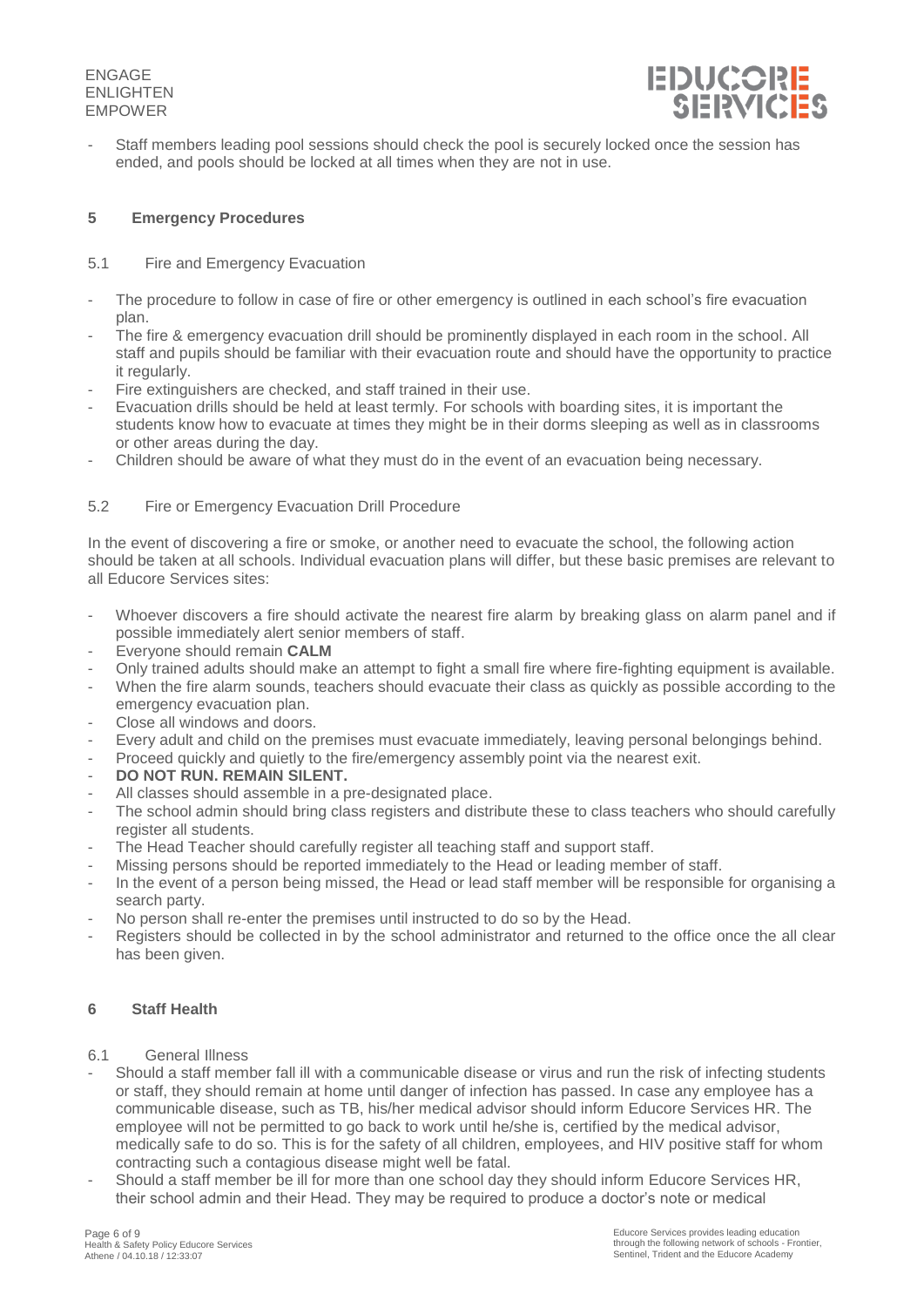

certificate depending on the ailment and duration of absence. See Educore Services Conditions of Service Policy for more information.

### 6.2 HIV and AIDS<br>6.2.1 Introduction

- **Introduction**
- Like all Zambian organisations, Educore Services is aware of the prevalence of HIV and AIDS infection in Zambia and the ways in which it could affect our students and staff.
- All Educore Services schools and central services are extremely strict on our policies of nondiscrimination and confidentiality regarding the impact of HIV/AIDS.
- Educore Services chooses to implement practices which will reduce infections and the impact of infections to a minimum, and aims to support staff and students wherever possible through support services such as education, counselling, prevention and treatment options.
- It is very important to us that impacted staff and students feel secure and well-supported at work or school, and we aim to have open dialogue on the subject of HIV/AIDS with the purpose of destigmatising and supporting our colleagues and charges.
- 6.2.2 Guiding Principles

Educore Services will:

- as a socially responsible employer, assume a responsibility for the health and welfare of its employees
- facilitate access to acceptable levels of locally offered health services
- provide its employees with information on transmission in all its forms, prevention and treatment of HIV and AIDS
- continue to develop this policy in the areas of education, counselling, prevention and treatment
- pursue an open dialogue on HIV and AIDS within the organisation
- Encourage and facilitate the use of voluntary HIV counselling and testing services for all its employees.
- uphold the principle of confidentiality of the patient / doctor and employee / employer relationship
- not allow discrimination or stigmatisation in the workplace of HIV positive employees
- seek partners (eg NGOs, fellow schools) to assist in developing our practice and aid peer education in awareness and prevention.
- ensure that HIV positive employees can continue to make a positive contribution to the school's performance
- expect all employees to support this policy through appropriate behaviour

6.2.3 Recruitment

- No employee will be required, in verbal or written form, to undergo HIV testing, whether this is preemployment or during employment, direct or indirect
- It is reasonable to require proof of fitness for the job. This medical test will not include an HIV test.

6.2.4 Confidentiality

- Employees are not obliged to disclose their HIV status to the employer. They should be encouraged through counselling to disclose their HIV status to those who have critical reasons to know, e.g. spouse, partner.
- Information on the HIV status of an employee, by other than the employee him/herself, should only be given to the employer with the employee's written consent.
- Confidentiality of all medical information of an employee or prospective employee will be maintained, unless disclosure is legally required.
- In the event of unwarranted disclosure of confidential information, obtained in the course of employment, appropriate disciplinary action will be taken.<br>6.2.5 Managing illness and iob security
- Managing illness and job security
- An HIV positive status will be no grounds for dismissal, retrenchment or denied promotion at any Educore Services school.
- HIV positive employees who are no longer able to perform their duties fully, will, when possible, be offered alternative employment without loss of benefits and in compliance with Zambian labour laws.
- When an employee is no longer able to continue his/her employment due to ill health, the local employment conditions governing ill health and retirement will apply, according to the rules and regulations of Zambian labour law.

#### 6.2.6 Benefits

- Employees who become ill with AIDS will be treated like any other employee with a comparable life threatening illness, with regard to access to employee benefits
- All Educore Services employees should be supported in accessing voluntary counselling and testing services and be encouraged to use them.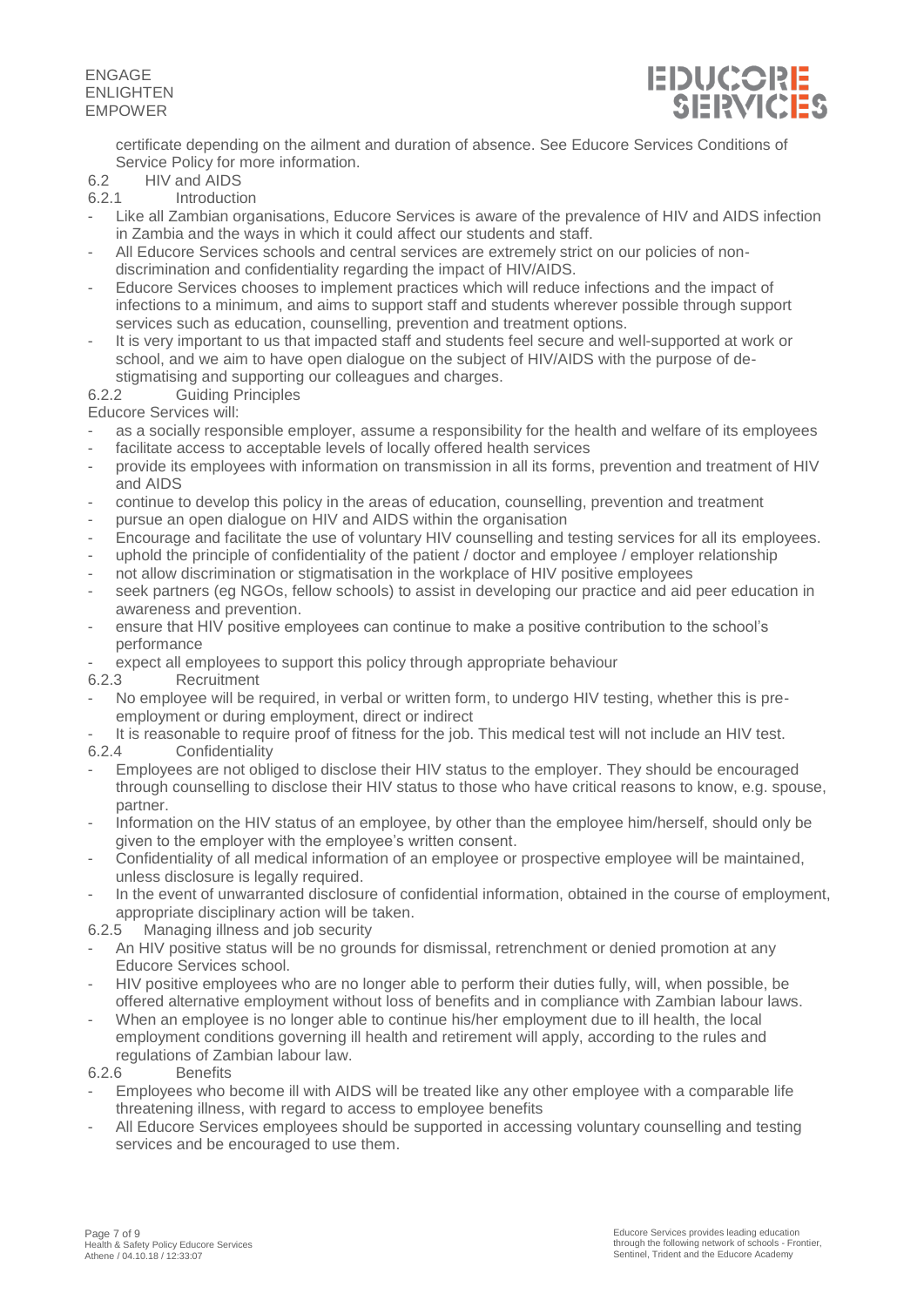

#### 6.2.7 Management & Procedures

- Educore Services will not allow any form of discrimination on the basis of someone's HIV status in the workplace. In case of any grievance, the standard Educore Services grievance procedure as stipulated in the HR employment terms and conditions will apply.
- Any employee who refuses to work with an employee on the basis of a real or perceived HIV positive status or breaches confidentiality will be subjected to disciplinary action.
- Educore Services will ensure that professional and confidential filing of records relating to all relevant HR information, including HIV status is maintained.
- Mechanisms should be created to encourage openness, acceptance and support for those who voluntarily disclose their HIV status within the workplace. Employees that are openly living with HIV or AIDS are encouraged to conduct or participate in education, prevention and awareness programmes

#### 6.3 School Nurse / Sick Bay

Some Educore Services schools have a sick bay, available for minor treatment and first aid. Any ailments or accidents more serious will be referred to the local clinic.

#### <span id="page-7-0"></span>**7 Transport**

Students must be transported during school trips and residentials in vehicles which have passed all required safety measures, whether school-owned or rented. Event coordinators must check the presence of a first aid kit before the trip begins.

#### <span id="page-7-1"></span>**8 Health & Safety Responsibilities**

The overall responsibility for Health and Safety lies with the Head Teacher of each school. The following staff members have a responsibility for these areas:

| <b>Area of Responsibility</b>                     | <b>Responsible Person</b>                      |  |
|---------------------------------------------------|------------------------------------------------|--|
| Equipment, Buildings and Electrical Installations | >Estates Manager >Head Teacher                 |  |
| <b>Teaching Equipment and material</b>            | <b>Teachers</b>                                |  |
| <b>Transport Vehicles</b>                         | >Driver >Logistics Officer >Operations Manager |  |
| Laboratory (control of toxic substances)          | <b>Science Teachers</b>                        |  |
| Dormitories & boarding facilities                 | Housemaster/Housemistress                      |  |
| Staff housing                                     | >Staff line manager >Estates Manager           |  |
|                                                   | >Operations Manager                            |  |
| Sports facilities and equipment                   | Heads of PE and sports coaches                 |  |
| School kitchens, canteens and dining halls        | >Boarding Manager >Kitchen Manager             |  |

#### <span id="page-7-2"></span>**9 Related Policies**

The following documents are related to the Educore Health & Safety Policy:

| <b>Pos</b> | <b>Description</b>                                      | Filename / Link |
|------------|---------------------------------------------------------|-----------------|
|            | <b>Educore Services Inclusion Policy</b>                |                 |
|            | <b>Educore Services Equality Policy</b>                 |                 |
|            | <b>Educore Services Safer Recruitment Policy</b>        |                 |
|            | Educore Services Safeguarding & Child Protection Policy |                 |
|            | <b>Educore Services Housing Policy</b>                  |                 |
|            | <b>Educore Services Code of Conduct</b>                 |                 |

#### **9 Annex**

The following documents are an integral part of the Health & Safety Policy: